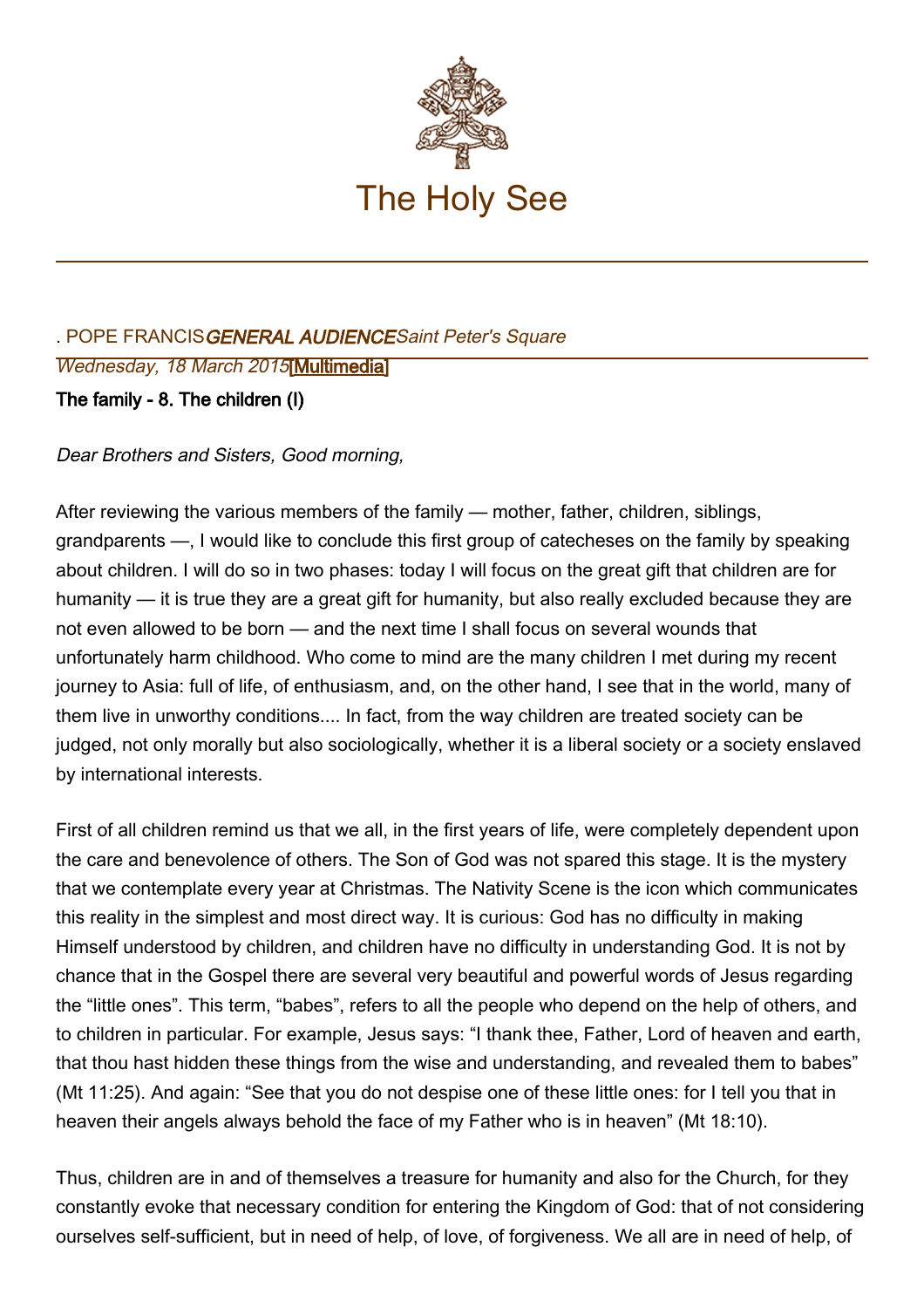love and of forgiveness! Children remind us of another beautiful thing: they remind us that we are always sons and daughters. Even if one becomes an adult, or an elderly person, even if one becomes a parent, if one occupies a position of responsibility, underneath all of this is still the identity of a child. We are all sons and daughters. And this always brings us back to the fact that we did not give ourselves life but that we received it. The great gift of life is the first gift that we received. Sometimes in life we risk forgetting about this, as if we were the masters of our existence, and instead we are fundamentally dependent. In reality, it is a motive of great joy to feel at every stage of life, in every situation, in every social condition, that we are and we remain sons and daughters. This is the main message that children give us, by their very presence: simply by their presence they remind us that each and every one of us is a son or daughter.

But there are so many gifts, so many riches that children bring to humanity. I shall mention only a few.

They bring their way of seeing reality, with a trusting and pure gaze. A child has spontaneous trust in his father and mother; he has spontaneous trust in God, in Jesus, in Our Lady. At the same time, his interior gaze is pure, not yet tainted by malice, by duplicity, by the "incrustations" of life which harden the heart. We know that children are also marked by original sin, that they are selfish, but they preserve purity, and interior simplicity. But children are not diplomats: they say what they feel, say what they see, directly. And so often they put their parents in difficulty, saying in front of other people: "I don't like this because it is ugly". But children say what they see, they are not two-faced, they have not yet learned that science of duplicity that we adults have unfortunately learned.

Furthermore, children — in their interior simplicity — bring with them the capacity to receive and give tenderness. Tenderness is having a heart "of flesh" and not "of stone", as the Bible says (cf. Ezek 36:26). Tenderness is also poetry: it is "feeling" things and events, not treating them as mere objects, only to use them, because they are useful....

Children have the capacity to smile and to cry. Some, when I pick them up to embrace them, smile; others see me dressed in white and think I am a doctor and that I am going to vaccinate them, and they cry... spontaneously! Children are like this: they smile and cry, two things which are often "stifled" in grown-ups, we are no longer capable.... So often our smile becomes a cardboard smile, fixed, a smile that is not natural, even an artificial smile, like a clown. Children smile spontaneously and cry spontaneously. It always depends on the heart, and often our heart is blocked and loses this capacity to smile, to cry. So children can teach us how to smile and cry again. But we must ask ourselves: do I smile spontaneously, frankly, with love or is my smile artificial? Do I still cry or have I lost the capacity to cry? These are two very human questions that children teach us.

For all these reasons Jesus invited his disciples to "become like children", because "the Kingdom